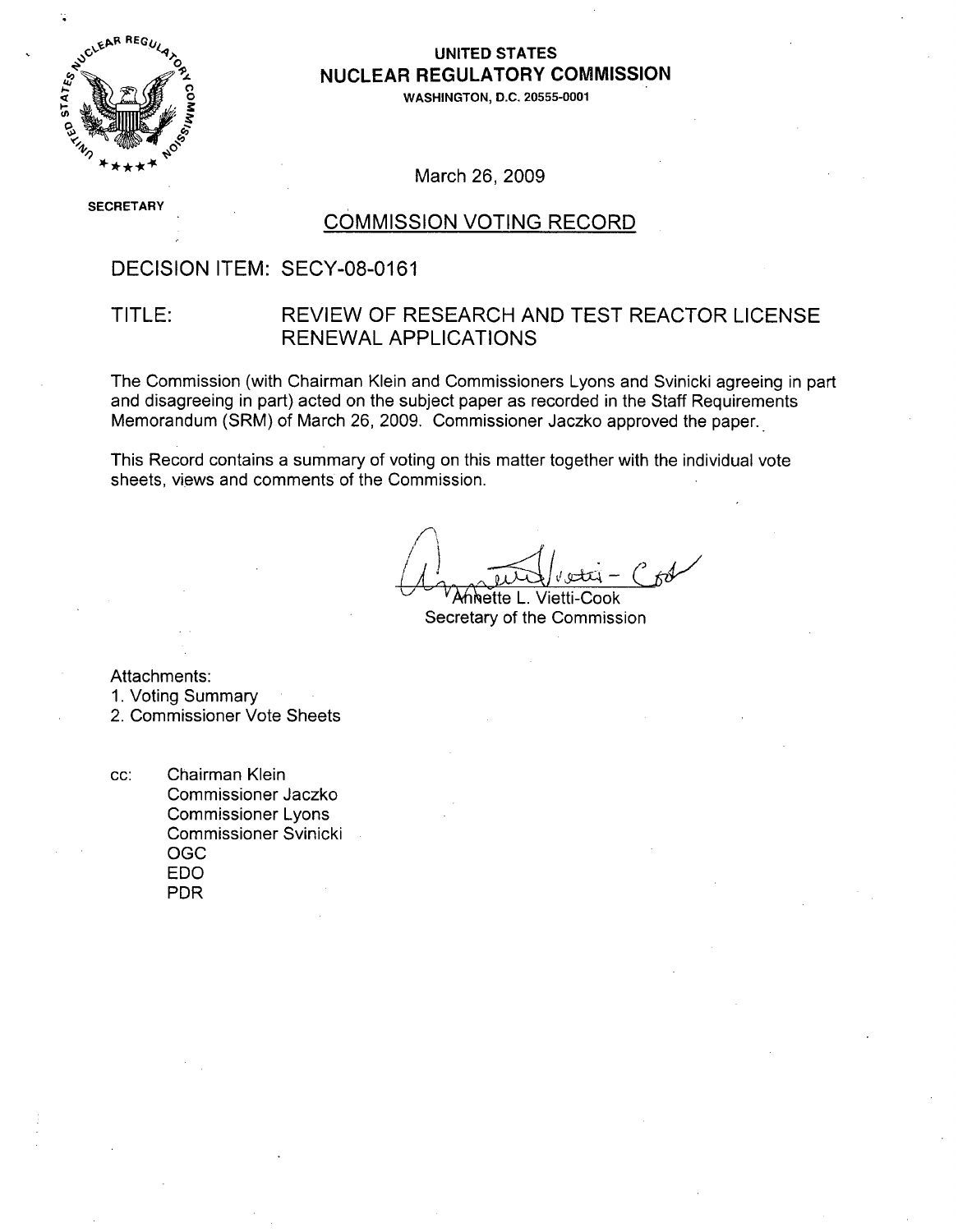## VOTING SUMMARY - SECY-08-0161

## RECORDED VOTES

|                       | <b>NOT</b><br>APRVD DISAPRVD ABSTAIN PARTICIP COMMENTS<br>DATE |              |  |              |         |
|-----------------------|----------------------------------------------------------------|--------------|--|--------------|---------|
|                       |                                                                |              |  |              |         |
| CHRM. KLEIN           | X.                                                             | $\mathsf{X}$ |  | $\mathsf{X}$ | 2/25/09 |
| COMR. JACZKO          | X                                                              |              |  |              | 1/7/09  |
| <b>COMR. LYONS</b>    | X.                                                             | $\mathsf{X}$ |  | X            | 12/9/08 |
| <b>COMR. SVINICKI</b> | X.                                                             | X.           |  | X            | 2/25/09 |

# COMMENT RESOLUTION

In their vote sheets, Chairman Klein and Commissioners Lyons and Svinicki approved in part and disapproved in part and provided some additional comments. Commissioner Jaczko approved the paper. Subsequently, the comments of the Commission were incorporated into the guidance to staff as reflected in the SRM issued on March 26, 2009.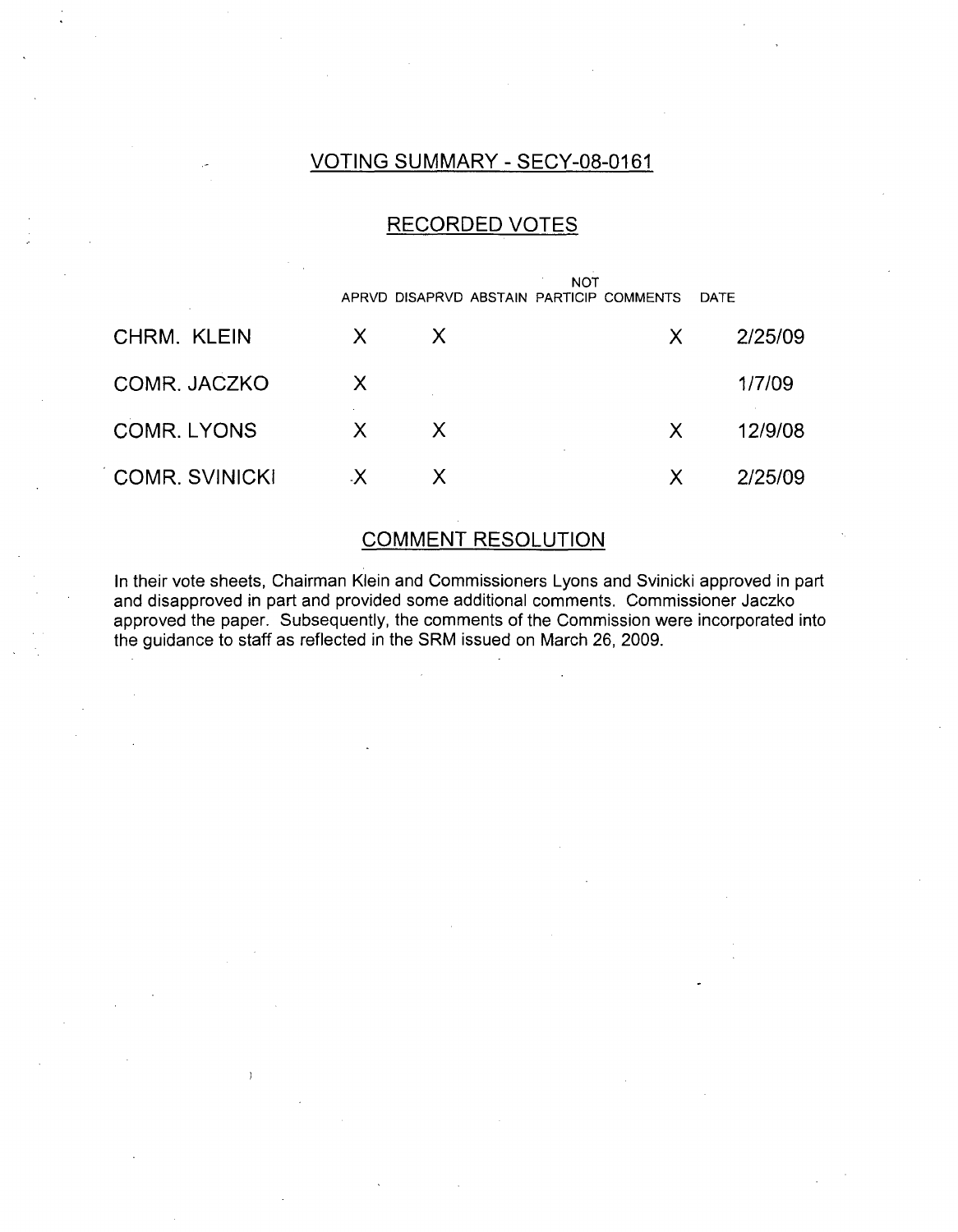# RESPONSE SHEET

TO: Annette Vietti-Cook, Secretary

FROM: CHAIRMAN KLEIN

SUBJECT: SECY-08-0161 - REVIEW OF RESEARCH AND TEST REACTOR LICENSE RENEWAL APPLICATIONS

Approved <u>X in part Disapproved X in part Abstair</u>

Not Participating

COMMENTS:

Below \_\_\_ Attached X None

SIGNATU

March **26,** 2009\* **DATE** 

Entered on "STARS" Yes X No

\*Note: Originally signed on 2/25/09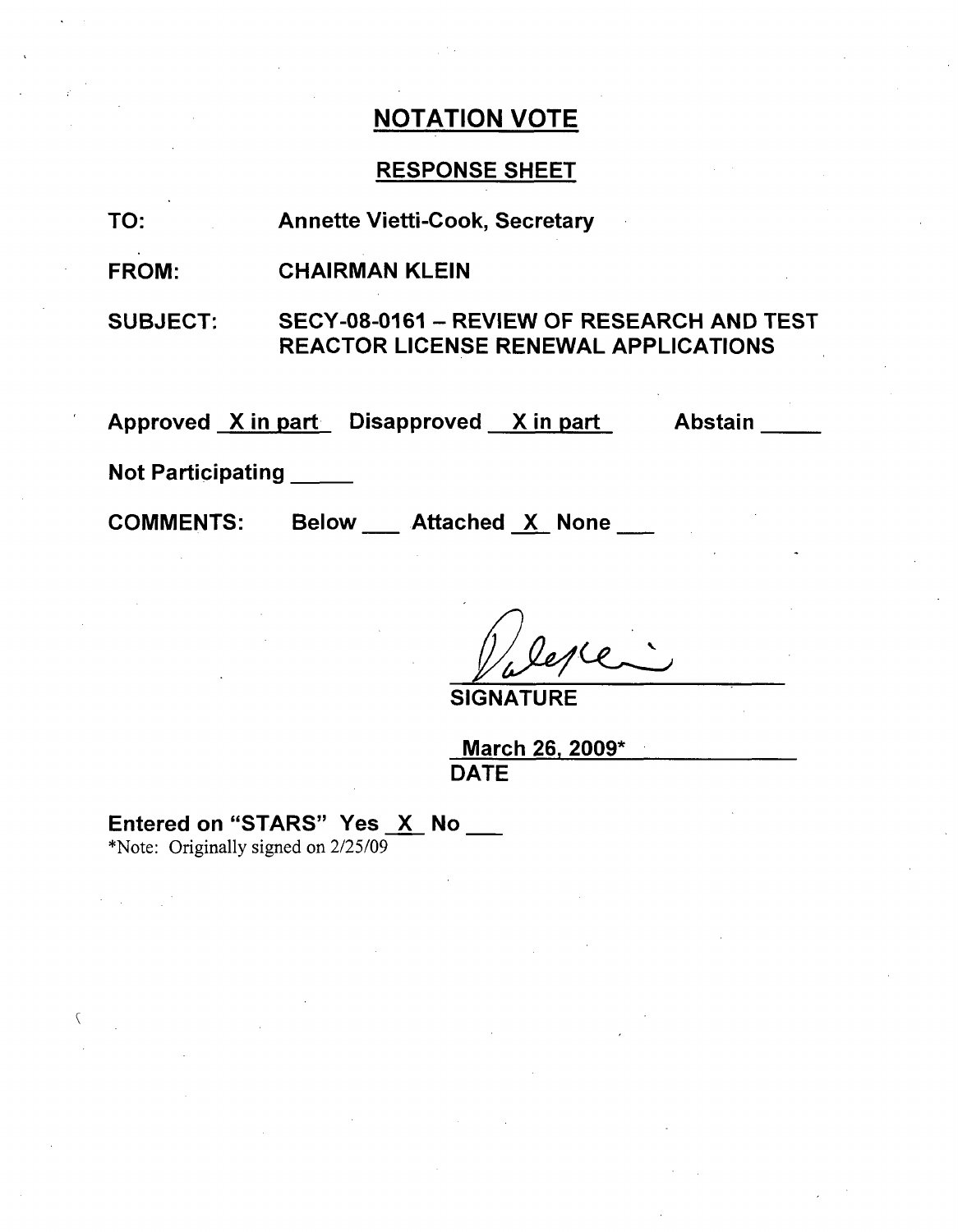#### Chairman Klein's Comments on **SECY-08-0161,** Review of Research and Test Reactor License Renewal Applications

Research and test reactors.(RTRs) comprise a small, yet essential, part of the Nation's infrastructure. They perform critical functions in a variety of endeavors, including training, higher education, medical research, and materials research. With the growing need for nuclear education and training, the roles of these reactors will expand and gain importance. Indeed, the number of students enrolled in nuclear engineering courses of study is increasing, so it is not outside the realm of possibility that more RTRs will be deployed in coming years. Additionally, non-power reactors will be a critical part of the solution to the looming potential shortage of medical isotopes. The staff needs to identify and implement efficiencies that will streamline the license renewal process for non-power reactors now-the Nation cannot afford for the NRC to wait until 2012 or later to begin updating this regulatory process. Therefore, I join Commissioner Lyons in disapproving the staff's plan to delay working with licensees to consider development of a rule governing the RTR license renewal process pending completion of the current backlog. As elaborated below, the staff should begin now to streamline RTR license renewals concurrent with the long-term plan for an enhanced renewal process, and I approve the use of the options described in enclosure **1** to SECY-08-0161 to proceed in this direction.

The staff states in SECY-08-0161 that the "current license renewal process for an RTR is essentially the same as for initial licensing of the facility." Conducting an RTR license renewal in this manner is overly complex while adding no apparent value in terms of public health and safety. These facilities pose low overall risks, and the NRC has already reviewed and approved rigorous safety analyses as part of their initial licensing and subsequent license amendment reviews. This process needs to be streamlined and better focused on aspects of license applications that bear directly on safety issues that provide for reasonable assurance of adequate protection of public health and safety. The result of such revisions to the way in which the NRC reviews RTR license renewal applications should be a graded process whose scope is commensurate with the risk posed by each facility.

10 CFR Part 50 contains minimal requirements for RTR license renewal, so the NRC has significant latitude to define the scope of its review of RTR license renewal applications without undertaking rulemaking. The staff should take advantage of this latitude by using risk estimates to implement a graded approach similar to that described in enclosure 1 to SECY-08-0161. This approach should incorporate elements of enclosure 1's alternate safety review approach, which would result in the staff not having to reanalyze items that the NRC had previously reviewed and approved. Risk can be estimated by determining potential dose consequences to the general public posed by individual RTRs, and the staff should use insights from the RTR security assessments that were completed in 2006 to inform the establishment of a dose threshold as a measure of risk. I agree with the staff's statement in this paper that it is not necessary to have a quantitative assessment of the risk associated with a narrowed scope of review, such as would be attained from probabilistic risk assessments. Facilities that present the least risk should be subjected to a minimal review. The staff should immediately begin to develop Interim Staff Guidance (ISG) to implement this risk screening process, and use of ISGs should begin within three months.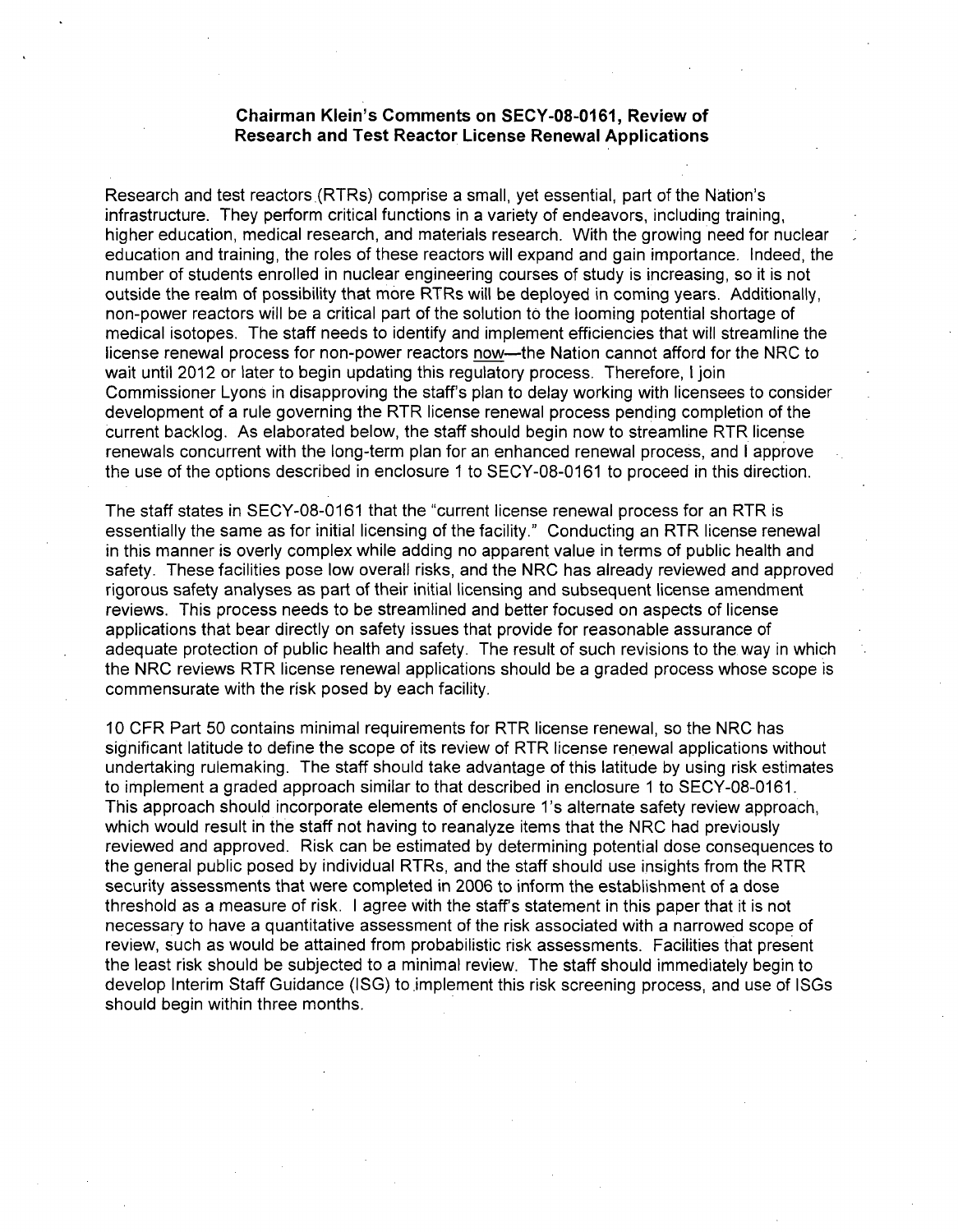These process changes should be applied to license renewal applications that are currently under review. The staff should not seek amendments to these applications because the NRC will be adjusting the scope and focus of its review process, and there should be ample information available to support the staff's review. Also, the staff should ensure that, since changes would be made to a long-standing process, licensees and the public have prior notice of these process revisions. This stakeholder outreach should include open meetings with RTR licensees and members of the public.

One of the contributors to the backlog of RTR license renewal reviews is a lack of sufficient NRC staff members and expertise. Within six weeks of the staff requirements memorandum associated with SECY-08-0161, the staff should submit to the Commission a resource request, including staffing and contract funding needs, that will provide for implementing the interim changes to the review process, eliminating the backlog within eighteen months, and, in the long term, formalizing the review process changes and establishing a stable and predictable regulatory regime for RTRs. This long term plan should consider elements of the generic analysis approach, generic siting analysis, and the extended license term described in enclosure **1** to SECY-08-0161.

The staff cites limited licensee staff and resources as having contributed to the large backlog of RTR license renewal applications. To address this issue, during the 10ng term phase of this effort, the staff should investigate ways to establish a mechanism to provide RTR licensees funding or contract support to assist them in completing licensing actions. For example, the staff could engage other Federal agencies (e.g., the Department of Energy (DOE)) and industry groups to set up an assistance program modeled on the DOE's successful program to convert RTRs from high-enriched to low-enriched uranium. Such an assistance program could raise the overall level of licensing expertise available to RTR staffs, thereby enhancing the quality and timeliness of licensing documents and their supporting analyses across the fleet of RTRs.

 $\frac{1}{\sqrt{2\pi}}$ Dale E. Klein 3/ ZC/2009

Note: originally signed on 2/25/2009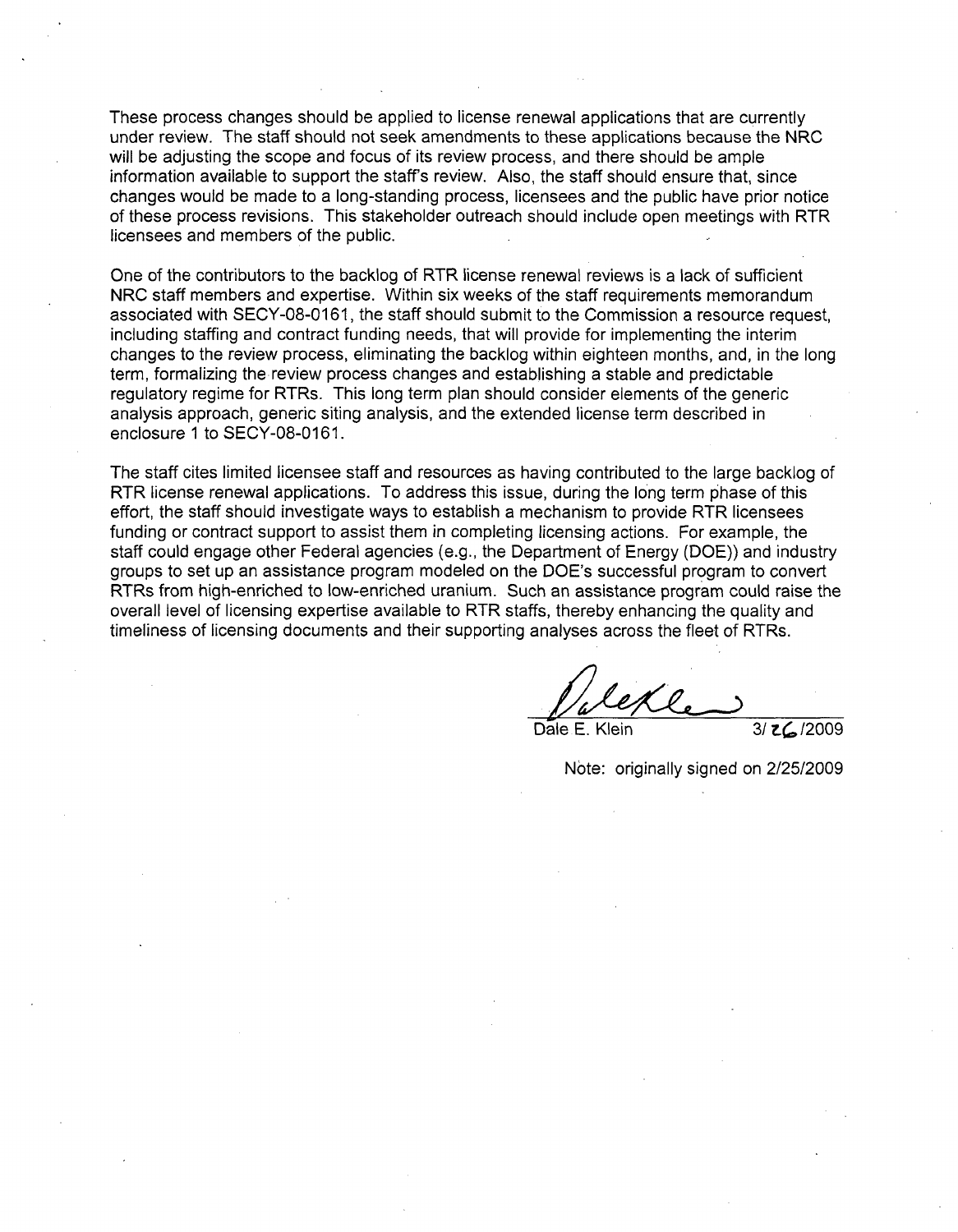# RESPONSE SHEET

| TO:                             | <b>Annette Vietti-Cook, Secretary</b>                                                              |  |  |  |  |
|---------------------------------|----------------------------------------------------------------------------------------------------|--|--|--|--|
| <b>FROM:</b>                    | <b>COMMISSIONER JACZKO</b>                                                                         |  |  |  |  |
|                                 | SUBJECT: SECY-08-0161 - REVIEW OF RESEARCH AND TEST<br><b>REACTOR LICENSE RENEWAL APPLICATIONS</b> |  |  |  |  |
|                                 | Approved $\overbrace{\phantom{a}}$ Disapproved ____ Abstain ____                                   |  |  |  |  |
| Not Participating               |                                                                                                    |  |  |  |  |
|                                 | <b>COMMENTS:</b> Below ___ Attached __ None $\chi$                                                 |  |  |  |  |
|                                 |                                                                                                    |  |  |  |  |
| <b>SIGNATURE</b>                |                                                                                                    |  |  |  |  |
|                                 | $\frac{1}{\text{DATE}}$                                                                            |  |  |  |  |
| Entered on "STARS" Yes __ No __ |                                                                                                    |  |  |  |  |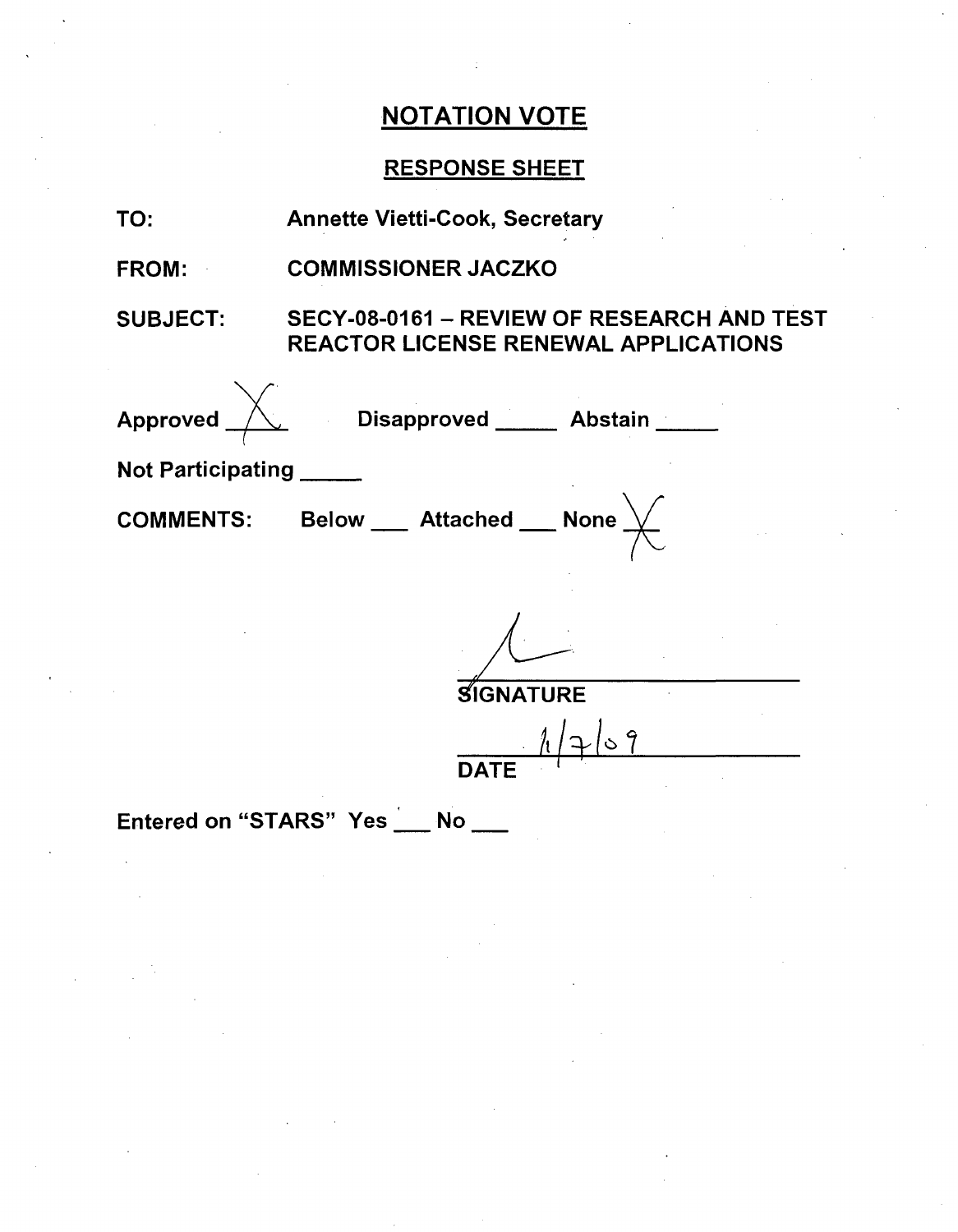# RESPONSE SHEET

TO: Annette Vietti-Cook, Secretary

FROM:- Commissioner Lyons

SUBJECT: SECY-08-0161 - REVIEW OF RESEARCH AND TEST REACTOR LICENSE RENEWAL APPLICATIONS

Approved <u>X in part</u> Disapproved <u>X in part</u> Abstain

Not Participating \_\_\_\_\_

COMMENTS:

Attached X None

Tiler Mer **SIGNATURE** 

12/  $9'$  /08 **DATE** 

Entered on "STARS" Yes X No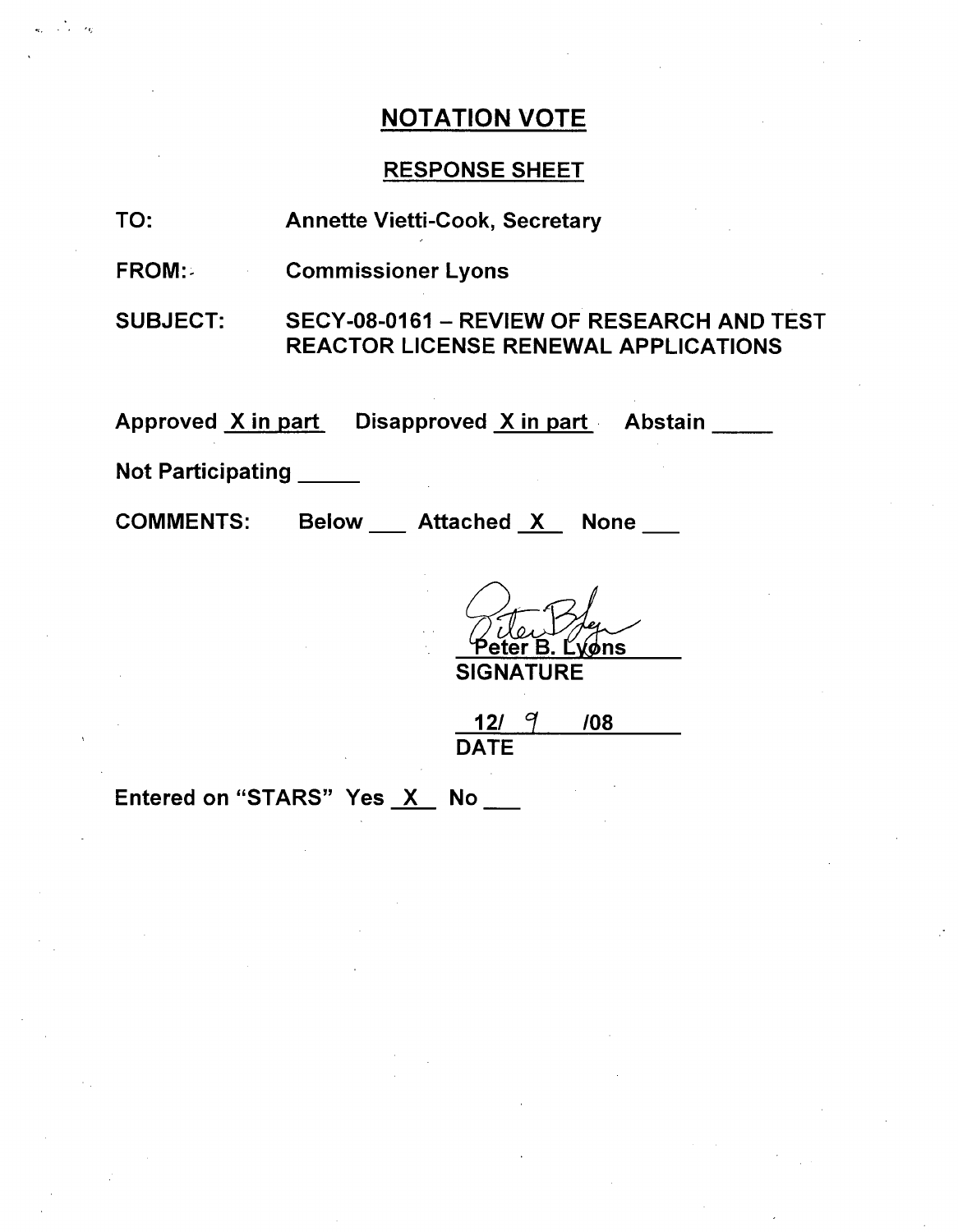#### Commissioner Lyons' Comments on **SECY-08-0161**

The Atomic Energy Act of 1954, as amended (Act), allows the U.S. Nuclear Regulatory Commission (NRC) to issue licenses for a specified period and to renew these licenses upon the expiration of the specified period provided the licensee can ensure safe operation and protection of the environment during the additional period of operation. In issuing licenses for utilization and production facilities for industrial and commercial purposes, the Act states that NRC shall impose the minimum amount of regulations and terms of license as will permit the NRC to fulfill its obligations under the Act. Regarding utilization and production facilities useful in the conduct of research and development activities, the Act further states that theCommission will permit the conduct of widespread and diverse research and development.

NRC's licensing program ensures that the safety of a facility will continue to be maintained when its license is renewed. Public confidence in the renewal process is important and is gained when the public views this process as technically adequate, timely, stable and predictable. Also, to enhance transparency, a technically and legally sufficient basis should be publically available before a license is granted. This may be accomplished by holding periodic public meetings with RTR licensees to discuss changes to the license renewal process.

I appreciate the staff's effort to manage the RTR licensing program given resource constraints and competing priorities. Staff notes in the paper that the RTR community also has resource constraints. I also support staff's plan to use generic analyses for similar reactor types to achieve more efficiency in an enhanced review process for future reviews. Nevertheless, I believe it would be in the best interest of both the RTR community and NRC to adopt innovative approaches to ensure that the renewal process is timely and these reviews are conducted in the most efficient and effective way without a reduction in safety. To accomplish this, the current relicensing process should be streamlined to focus the review on the most safety significant aspects of the application. The interim process can be revised to ensure NRC's re-licensing process is more efficient and consistent, thereby reducing any uncertainties in the process for both the RTR community and NRC. Therefore, I disapprove the staff's plan to delay working with the licensees to consider development of a rule governing the renewal process for RTR beyond 2012, pending completion of the current back-log. The staff should work on an interim streamlining process concurrent with the long-term plan for an enhanced renewal process.

Instead, staff in conjunction with the RTR community, should submit its plan for streamlining the RTR license re-licensing process for Commission review. This plan should include, but not be limited too, interim actions to address the current application back-log, a recommendation regarding the need for rulemaking, and guidance development. The plan could also include. developing a basis for redefining the scope of the re-licensing process. Additionally, staff should implement short-term program initiatives and provide a memo to the Commission with an update of this progress on March 31, 2009. The staff should complete reviews of the outstanding applications substantially before 2012.

Peter B. Lyons Date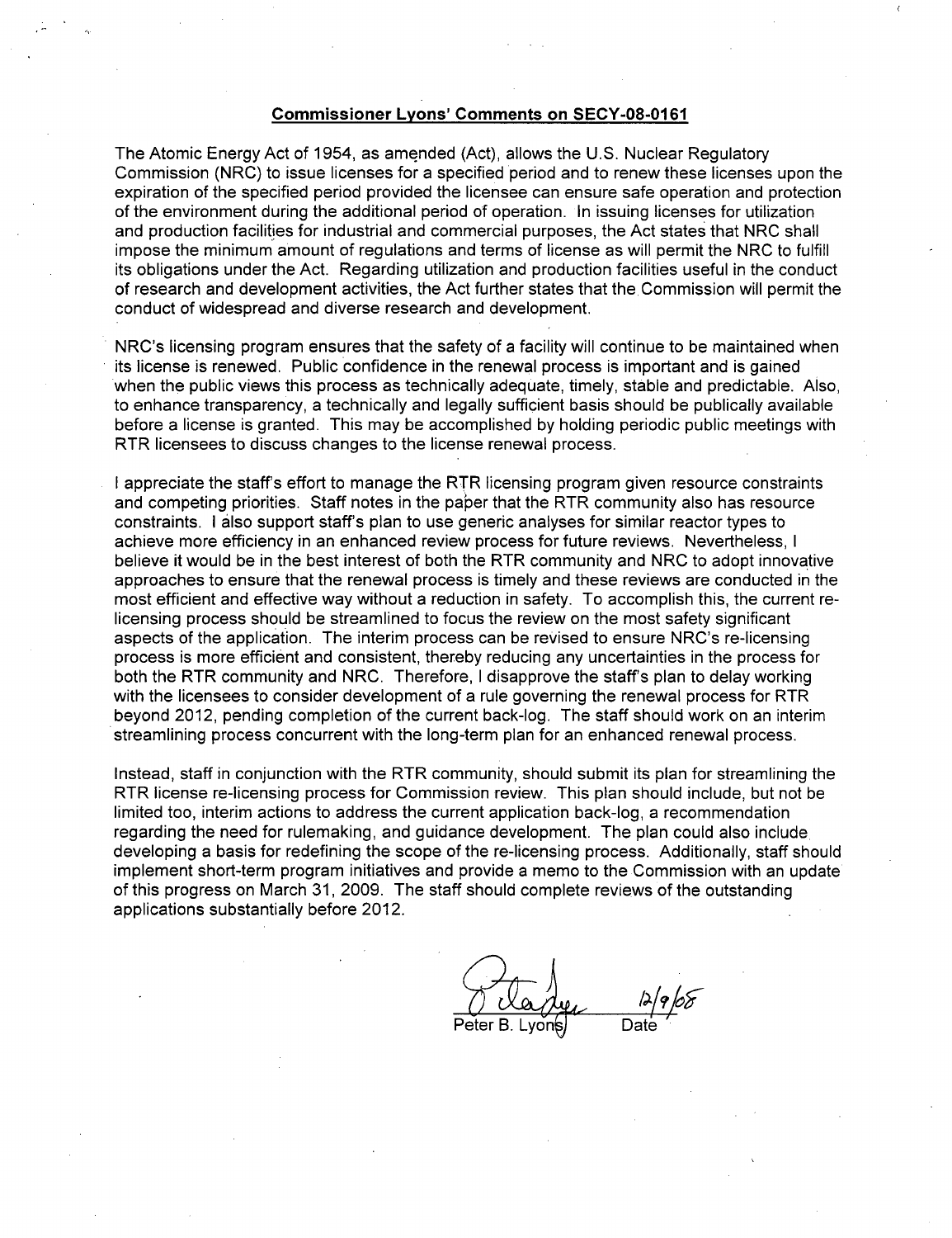# RESPONSE SHEET

TO: Annette Vietti-Cook, Secretary

FROM: COMMISSIONER SVINICKI

SUBJECT: SECY-08-0161 - REVIEW OF RESEARCH AND TEST REACTOR LICENSE RENEWAL APPLICATIONS

Approved X In-Part

Disapproved X In-Part Abstain

Not Participating

COMMENTS:

Below \_\_\_ Attached X None \_\_

**SIGNATURE** 

02/27/09

**DATE** 

Entered on "STARS" Yes  $\sqrt{}$  No